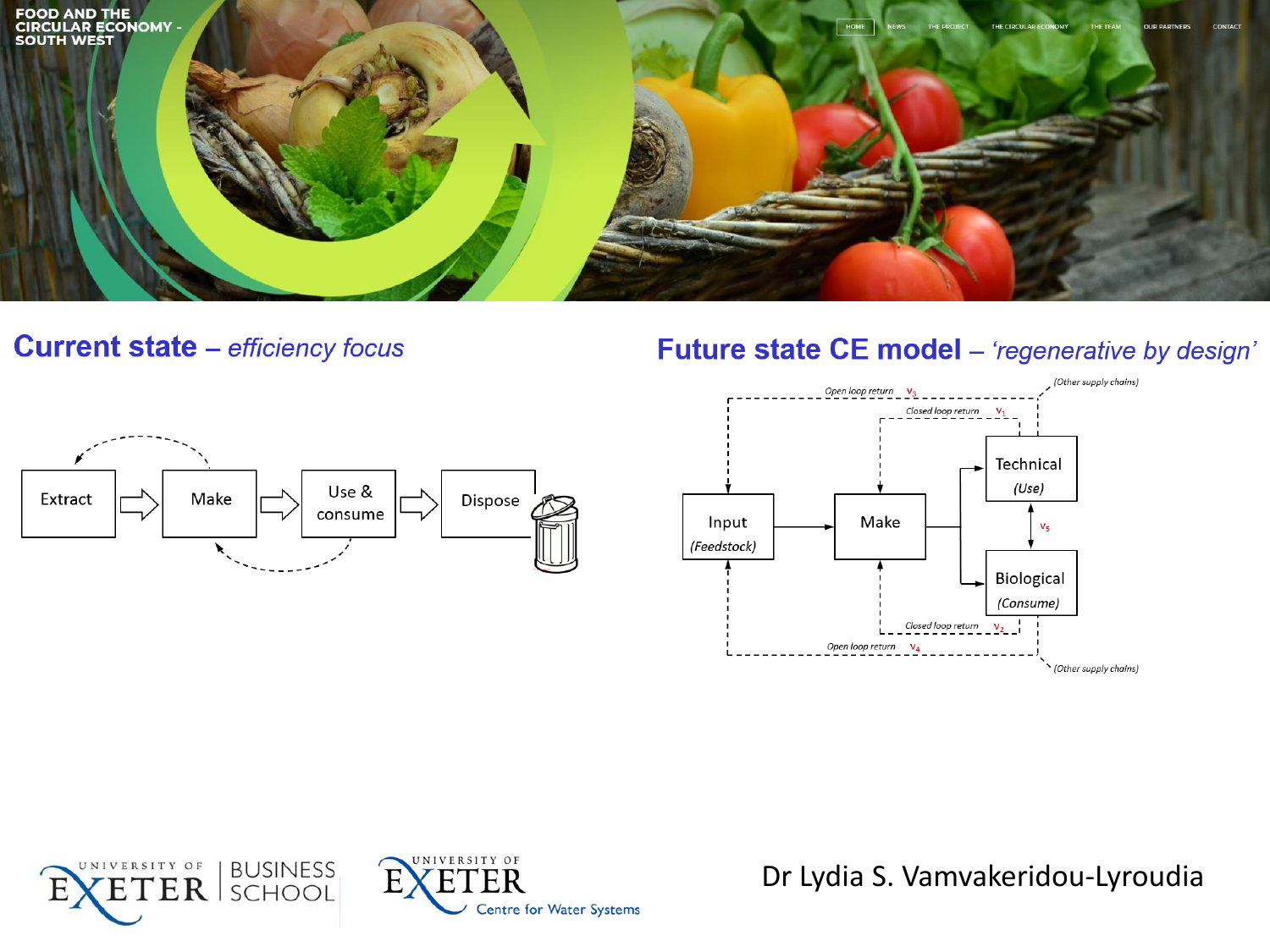# **CE capability maturity model** (CMM)

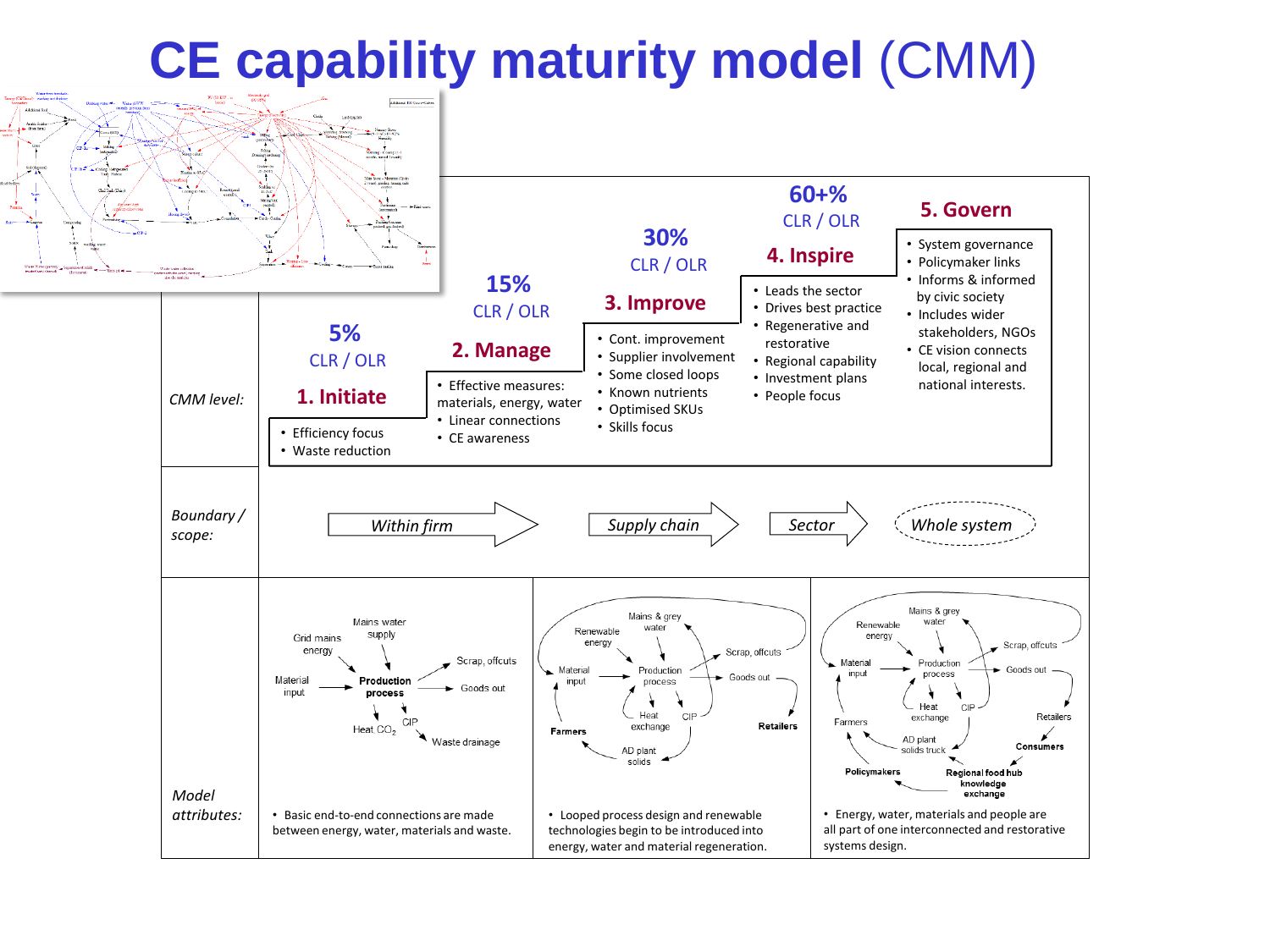### **System Dynamics Modelling**

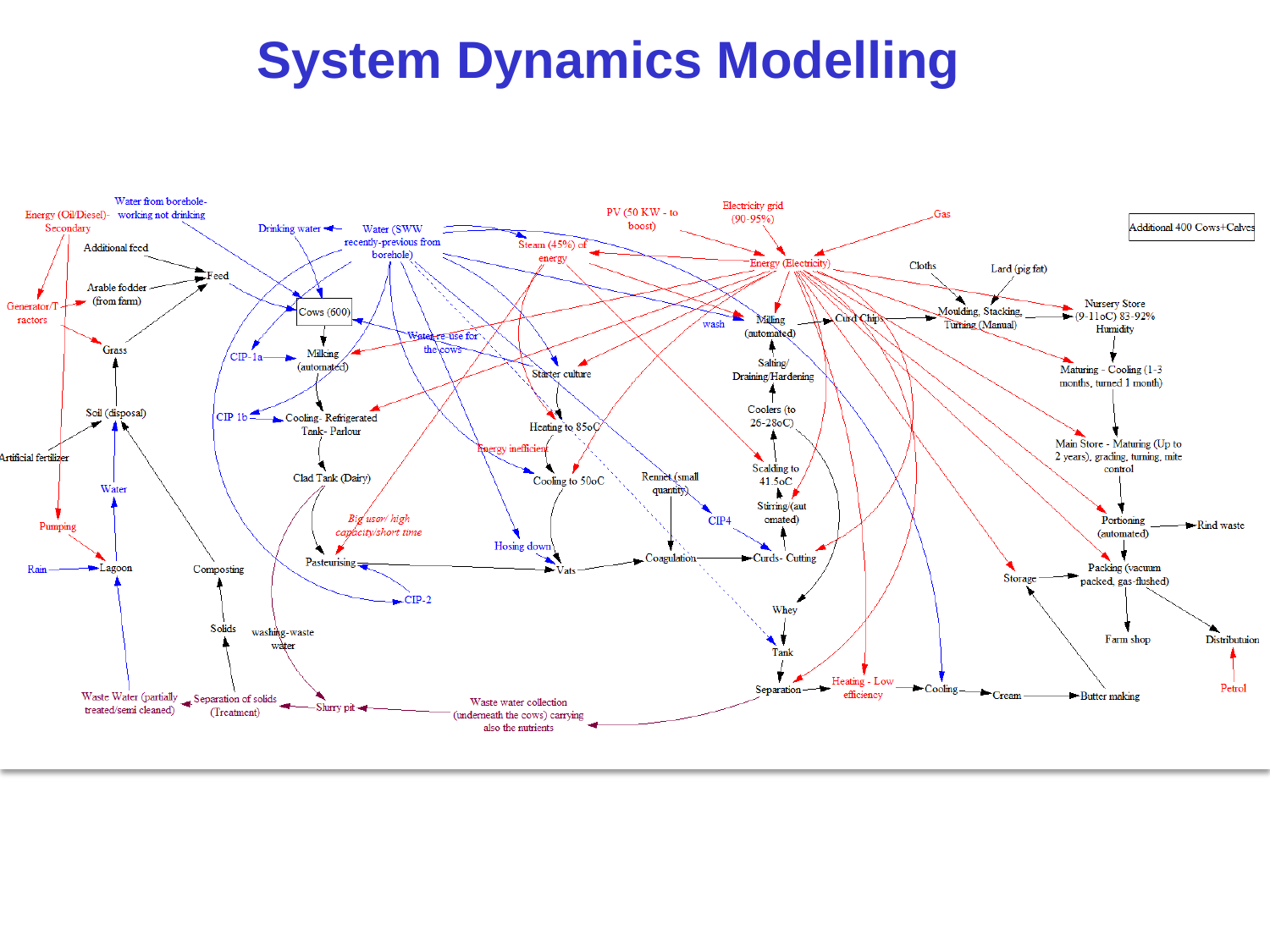## **Our agri-food project** *- examples*

- **Surplus pastry re-used in production** Biological closed loop return:  $V_2$
- **Whey re-used in in-house AD plant** ..or given to local AD plant Biological closed loop return:  $V_2$  B. open loop return:  $V_4$
- **Wet solids from production sold as fertiliser to local farmers** Biological open loop return:  $V_4$  (Water re-used in production:  $V_2$ )
- **Solids from production pressed into briquettes for use in an in-house thermal energy generator** ..or sold to a 3rd party Technical closed loop return:  $V_1$  T. open loop return  $V_3$
- (tbc) **Use of fly larvae to pick clean food waste from plastic packaging –** then, high grade protein created from the larvae. Technical-biological nutrient exchange:  $V_5$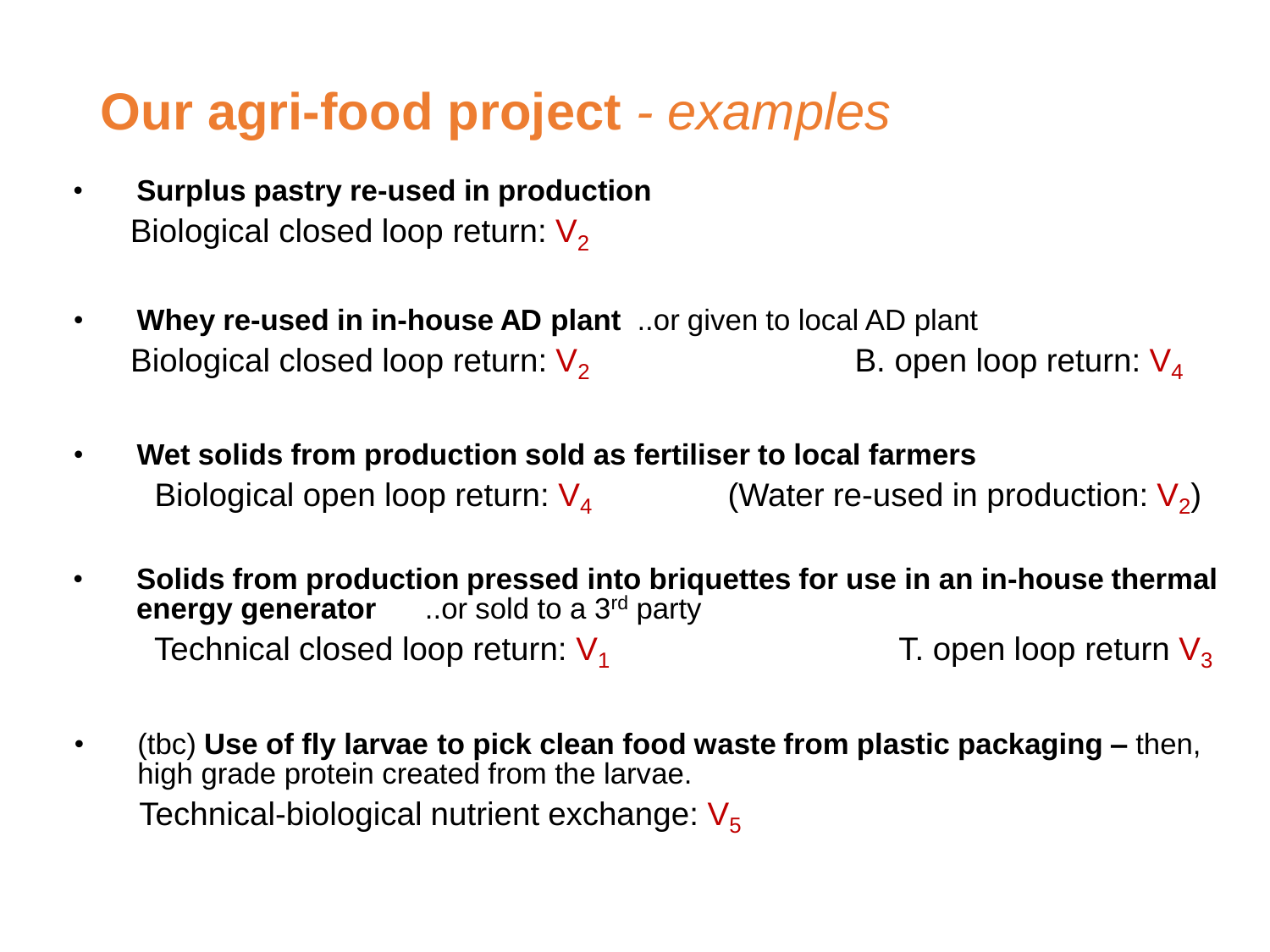# **Circularity indicators** *- preliminary ideas*

- **Percentage of total water treated and re-used within the business** i.e. % closed loop return – CLR.
- **Percentage of total water supplied to/from external sources other than mains supply (e.g. rainwater, fields, storage tanks)** i.e. % open loop return – OLR).
- **Percentage of total materials / solids treated and re-used within the business** i.e. % closed loop return – CLR.
- **Percentage of total materials / solids supplied to/from external sustainable sources (e.g. AD plants)** i.e. % open loop return – OLR).
- **Percentage of clean, renewable energy (e.g. power, heat) generated or recaptured during production.**